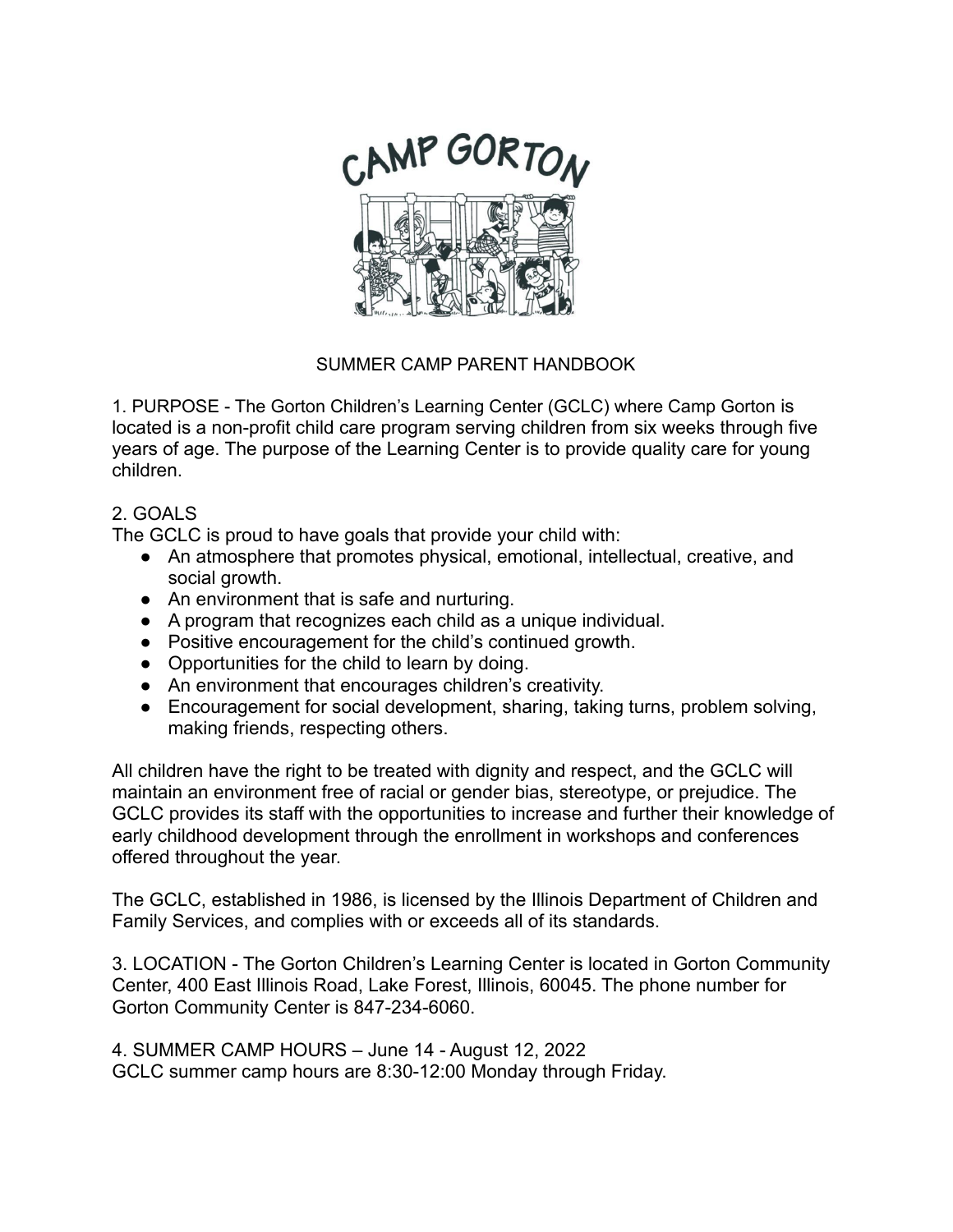If camp at the GCLC is closed due to extreme weather, we will contact you via email.

# **What to bring each day:**

## 0-24 months:

Please bring a sippy cup and/or bottles, extra change of clothes, diapers, wipes, food with child's name if child is under 15 months. We will be engaging in water play if the 'feels like' temperature is 75 degrees or warmer and there is no sign of rain. Please bring your child in a bathing suit if it is 75 degrees or warmer that morning.

### 2yrs-5yrs:

Please bring a bag or backpack containing a change of clothes, diapers and wipes (if applicable), and a water bottle labeled with your child's name. Please do not bring in any outside food. We will be engaging in water play, if the 'feels like' temperature is 75 degrees or warmer. Please bring your child in a bathing suit if it is 75 degrees or warmer and there is no sign of rain.

5. PAYMENT - The GCLC summer camp requires that payment be made during the time of registration.

Payments can be made by check, cash or a credit card paid online.

Please note that a \$25 charge plus bank fees will be charged for all returned checks. The GCLC summer camp reserves the right to suspend usage, if payment conditions are not met.

If your child is presently being cared for at the GCLC and you have an emergency message, please call Gorton's Main office at 847-234-6060.

6. CANCELLATIONS – Refunds will only be issued up to one week prior to your child's camp start date.

7. ARRIVAL AND PICK-UP – Upon arrival please sign your child in at their classroom and leave any information about where you can be reached in case of emergency. When picking up, please allow enough time to sign out and get belongings before collecting your child. This way we can ensure proper supervision of your child while you are occupied. We reserve the right to suspend use to anyone who is chronically tardy.

8. NON-PARENT PICK-UP - If another adult will be picking up your child, please make certain you have filled out the necessary release forms. *Under no circumstances will a child be released to anyone without authorization from the child's parents.* DO NOT BE ALARMED WHEN WE ASK FOR PROOF OF IDENTIFICATION. Your child's safety is our utmost concern. All adults picking up must be at least 18 years of age.

### 9. SNACK

\*\*\* We are a NUT-FREE environment \*\*\*

The Gorton Children's Learning Center serves snacks to children over 15 months.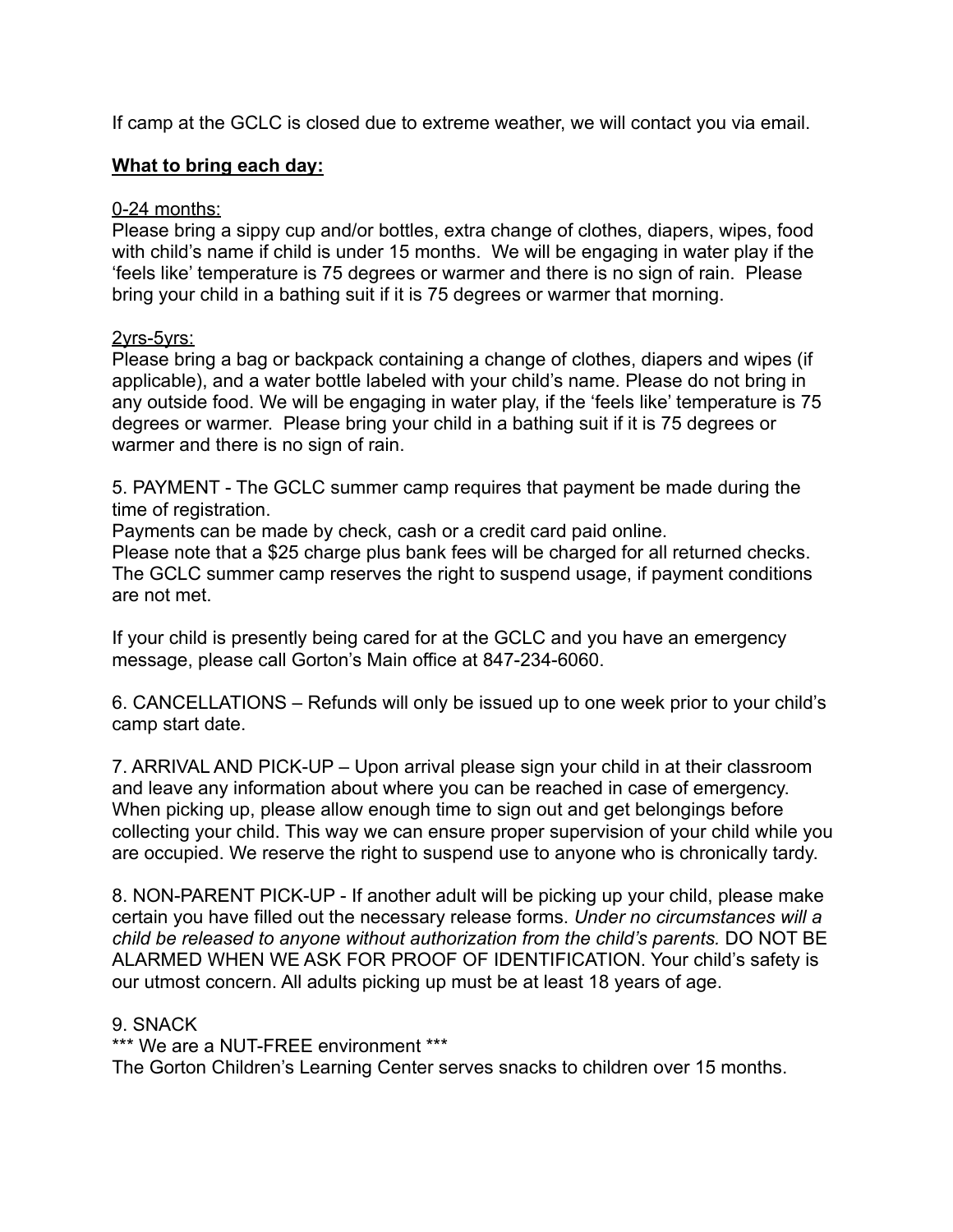Children over 15 months will not be able to bring in their own food unless they have a medical condition or allergy and written authorization from their pediatrician. Snack times are scheduled for mid-morning. We provide water and a snack. Children under 15 months must bring food, snacks and bottles labeled with their name.

#### 10. TEACHER/CHILD RATIOS

6 weeks - 15 months: 1:4 15 months - 24 months: 1:5 2 years - 3 years: 1:8 3 years - 5 years: 1:10

11. HEALTH INFORMATION - The Center will accept only those children whose updated medical forms are on file. Medical forms that we have on file are valid for two years and must be completed by a physician. Please remember to bring in verification every time your child receives immunizations. State law requires that all medical forms must be up-to-date. *Lead screening and TB test results must be provided for all children.* DCFS now requires a copy of a birth certificate for each child.

12. IMMUNIZATIONS - Age Immunization Birth Hepatitis B *Dose 1 of 3* 2 months Hepatitis B *Dose 2 of 3* DTaP *Dose 1 of 5* Hib *Dose 1 of 4* IPV *Dose 1 of 4* PCV *Dose 1 of 4* 4 months DTaP *Dose 2 of 5* Hib *Dose 2 of 4* IPV *Dose 2 of 4* PCV *Dose 2 of 4* 6 months DTaP *Dose 3 of 5* Hib *Dose 3 of 4* PCV *Dose 3 of 4* 6-18 months Hepatitis B *Dose 3 of 3* IPV *Dose 3 of 4* 12 months TB test 12-15 months Hib *Dose 4 of 4* MMR *Dose 1 of 2* PCV *Dose 4 of 4* 12-18 months Varicella *Dose 1 of 1* 15-18 months DTaP *Dose 4 of 5* 4-6 years DTaP *Dose 5 of 5* IPV *Dose 4 of 4* MMR *Dose 2 of 2*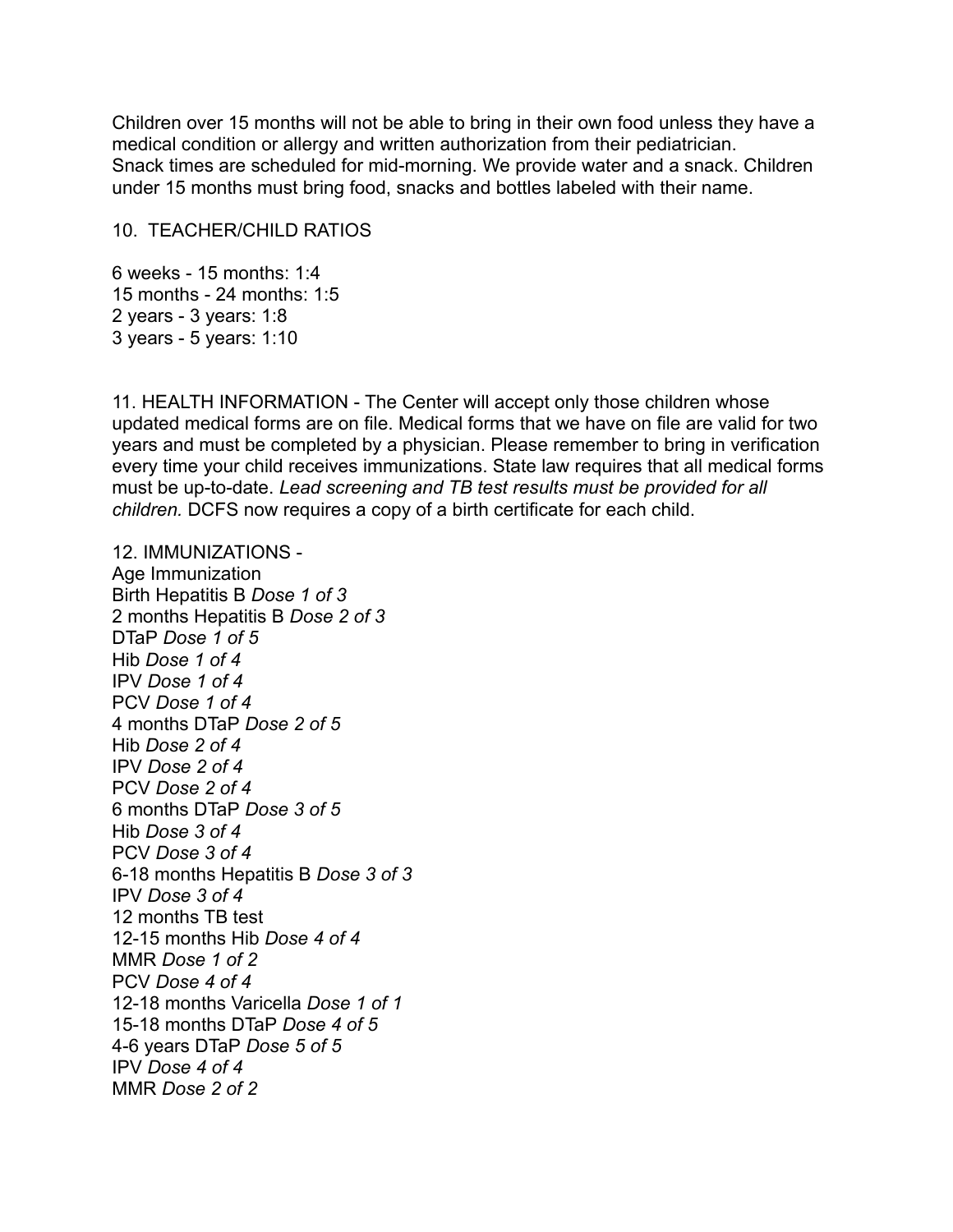# (NEW) 2, 4, & 6 months ROTA *Series of 3 doses*

13. ILLNESS - As required by state law, each child will be given a visual health check upon arrival. All children must have their hands washed upon entering the Center. A child who exhibits any signs of illness will not be able to stay at the Center. If a child becomes ill during his/her stay, a parent or emergency contact will be required to pick him/her up immediately. The child will be isolated and given proper care until an authorized adult arrives. It is essential to your child's safety to leave a telephone number of where you can be reached.

Please keep your child home if he/she:

Is unable to participate comfortably in program activities, this includes outside activities. Needs greater care than the staff can provide without compromising the health and safety of other children

Has any of the following conditions: fever, sore throat, lethargy, irritability, persistent crying, or other signs of possible severe illness

Has diarrhea (defined as an increased number of stools compared with the child's normal pattern, with increased water and/or decreased form)

Has vomited in the previous 24 hours

Has a fever or has had one during the previous 24 hours (temperature should be normal for 24 hours)

Has had a cold for less than 4 days

Has been taking antibiotics for less than 24 hours

14. FIRST AID/MEDICAL PROCEDURES - In the event of an injury, the staff will administer first aid to the child. If the injury requires medical attention, we will attempt to contact a parent immediately. If a parent cannot be reached, we will contact the emergency numbers. In the case of an emergency, the staff will call an ambulance to transport the child to Lake Forest Northwestern Hospital. Every effort will be made to contact the child's own physician. It is important that you keep the Center up-to-date on phone numbers, emergency numbers, and other pertinent information. .

### 15. DAILY PROGRAM

The Gorton Children's Learning Center provides a daily curriculum including:

- Indoor free play with developmentally appropriate toys
- Small group and large group activities
- Creative art projects
- Outdoor play, weather permitting
- Snack
- Language activities
- Gross motor activities

# 16. PROGRAM PARTICIPATION/BEHAVIOR MANAGEMENT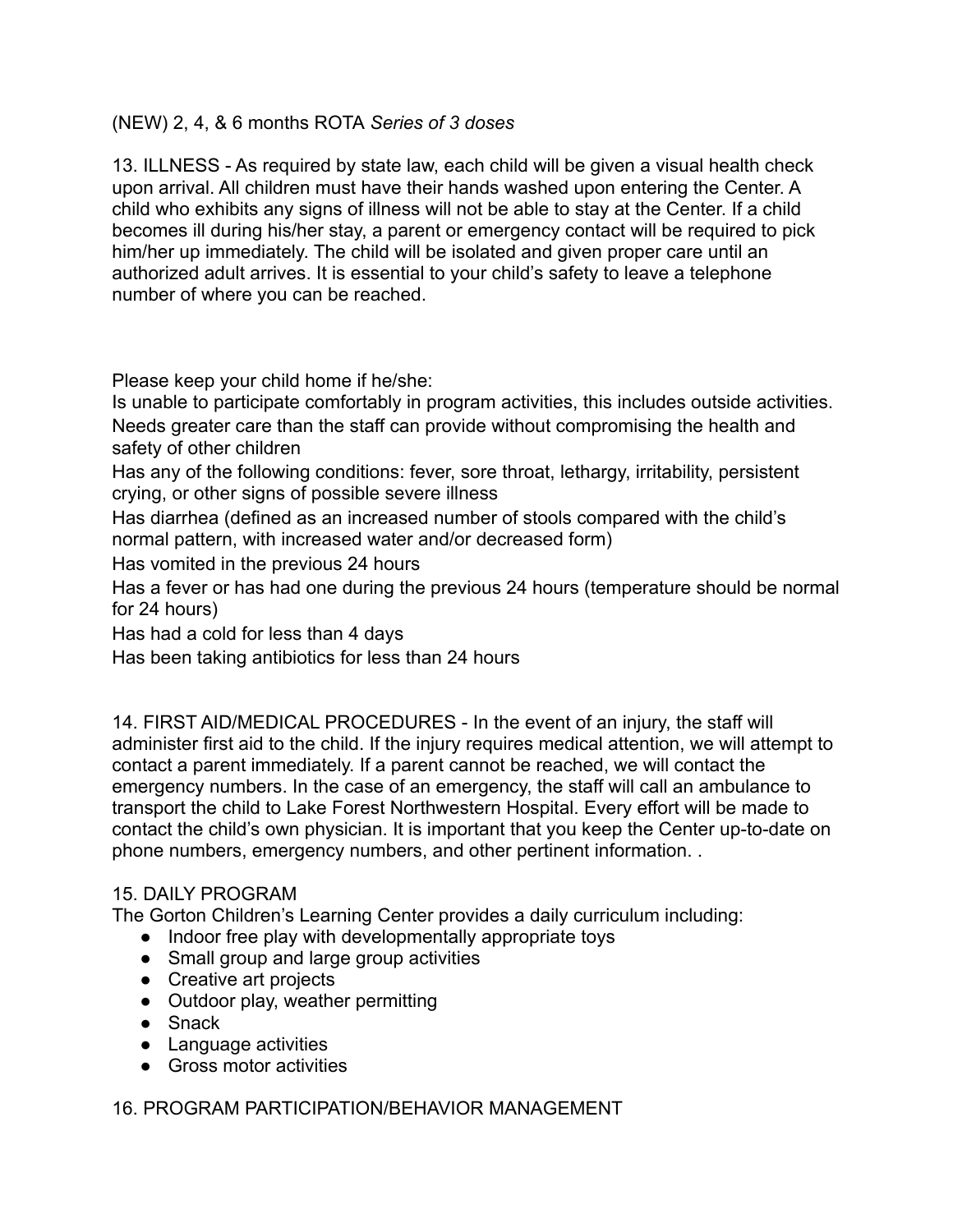We encourage children to:

- Help pick up after themselves
- Respect property of the Center
- Respect others
- Share (when appropriate)
- Wash hands upon entering the Center, again before eating, and after using the bathroom
- Problem-solve
- Be tolerant and accepting of others

Acceptable behavior is encouraged and nurtured through positive reinforcement and modeling by the staff. Should a child show inappropriate behavior, that child will be redirected and the matter discussed.

If these techniques have been exhausted, and the child is in danger of hurting himself or others, removal from the group may be necessary. After the child has had time to regain self control, he or she may once again participate in the activities. Removal from the group shall not be used for children less than 24 months of age.

If a child inflicts injury on another child resulting in medical treatment, the child will need to be picked up by the parent or approved caretaker and the matter discussed with the child's teacher or director.

State licensing requires the following policy:

"Any child who, after attempts have been made to meet the child's individual needs, demonstrates inability to benefit from the type of care offered by the facility, or whose presence is detrimental to the group, shall be discharged from the facility."

### 17. APPROPRIATE DRESS – Dress for MESS!

The Center encourages parents to send their child dressed for active play. *We suggest comfortable clothes, free of complicated fastenings.* Our daily schedule does include potentially messy art projects and outdoor play. Please send your child with shoes that are appropriate for indoor and outdoor play. The children will be climbing, running, and riding toys. The Children's Learning Center does not allow children to walk around without shoes or sandals.

18. TOYS FROM HOME – are not permitted